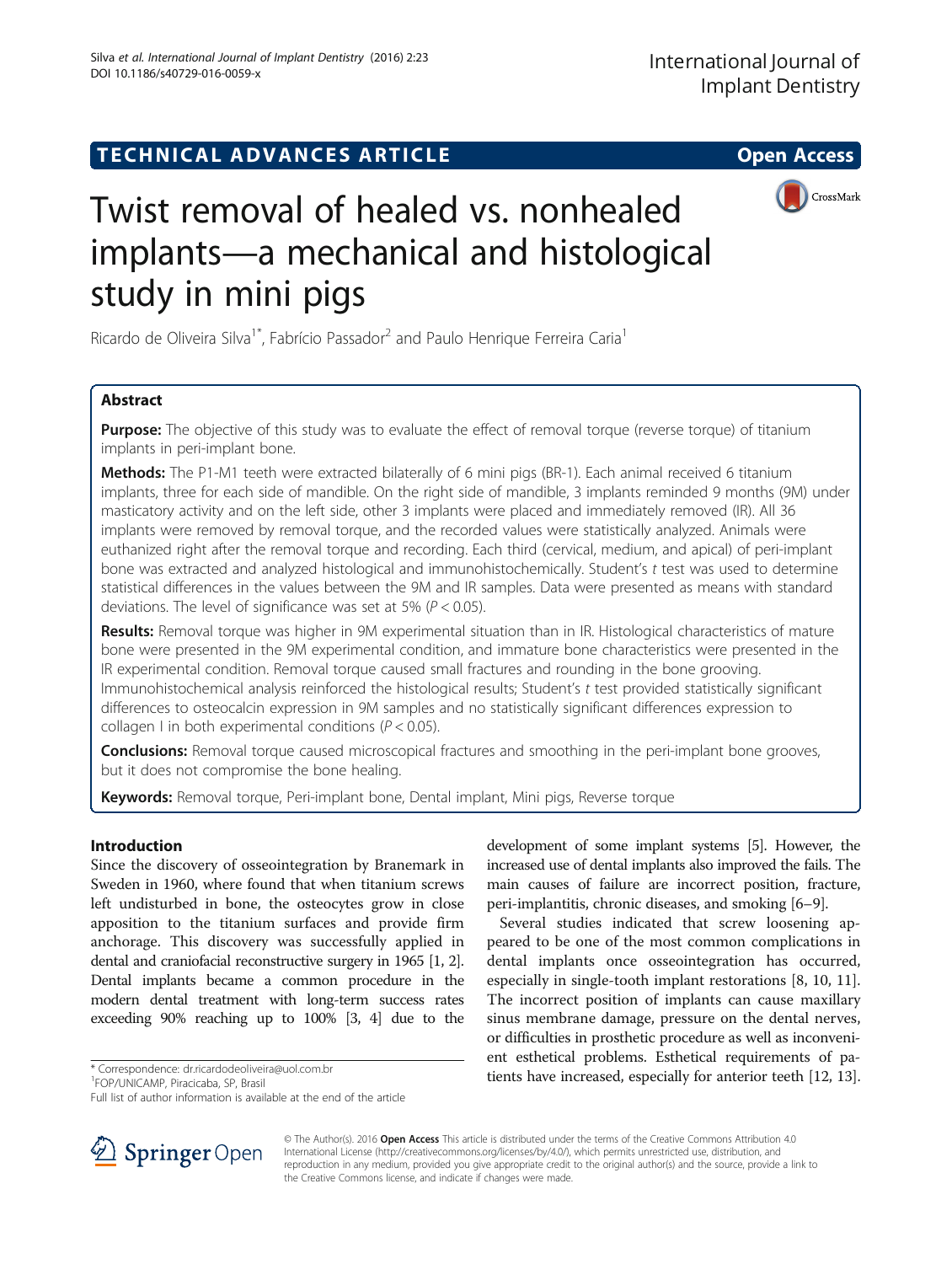Even after successful osseointegration, the implant remotion may be necessary [\[1](#page-6-0), [12](#page-6-0), [14, 15](#page-7-0)].

To correct the wrong position or fractured implant is necessary to remove it. For this purpose, it may be used various surgical techniques such as the use of trephine, implant drills, ultrasound, and others. But the use of these techniques cause great loss of peri-implant bone, what limits or prevents a new immediate rehabilitation [[16, 17\]](#page-7-0). Alternatives to removal implants without losing or expanding alveolar bone led Anitua and Orive [\[18\]](#page-7-0) to use the counter torque. Studies comparing counter torque with trephine drills to remove implants indicated better performance for the first [[18, 19\]](#page-7-0).

The causes of implant failure are well known and described; however, what happened with the peri-implant bone that can influence on the success of a reimplantation needs to be better described, with the increase of implant removals to replacement for functional or aesthetic corrections and the need to reduce alveolar bone loss [\[20\]](#page-7-0).

Many authors investigated bone reactions around dental implants [[17](#page-7-0)–[21](#page-7-0)]. What happens in the peri-implant bone implants removed is not reported in scientific articles. This study evaluated the peri-implant bone after his immediate removal and after 9 months of osseointegration. The aim of the present study was to evaluate the peri-implant bone after dental implant removal.

## Materials and methods

#### Animals and preparation

This study was approved by the University Animal Ethics Committee-CEUA/UNICAMP-(Campinas, SP) (no.2730- 1/12). Six adult male mini pigs (BR-1 mini pigs, São Paulo, Brazil) with  $\sim$ 36 months old and weighed  $\sim$ 55 kg were used in the experiment. The mini pigs were kept in the Experimental Center of the Veterinary Faculty (FESB-Bragança Paulista, SP) and were allowed to adapt to the environment 1 week prior to surgeries. At the beginning of the study, all animals underwent a physical examination by a veterinarian and were found to be healthy. During the study period, the mini pigs were weighed if abnormalities in food intake were observed [[21](#page-7-0)]. The identification of the animals was enabled by marking earrings numbered. The mini pigs were kept separately in cemented stalls. Fresh water was available ad libitum. For 12 h, before surgery, the animals were fasting with water ad libitum. The animals were inspected after the first few postoperative days for signs of wound dehiscence or infection and weekly thereafter to assess general health.

The removal torque and the histological and immunohistochemical analysis of peri-implant bone were conducted in the mandible of the mini pigs.

The animals were premedicated to induce anesthesia with midazolam (0.2 mg/kg) (Medley, Sumaré, SP, Brasil) and chlorpromazina IM (0.1 mg/kg) (Cristália, Itapira, SP, Brasil). An endotracheal tube was used for intubation, and a mixture of isofluran (Baxter Healthcare Corporation, IL, USA) with oxygen in a ratio 1:1 (5–10 mL/ kg/min) was used to maintain anesthesia during the experiment. Local anesthesia was performed with lidocaine 2% with epinephrine 12.5 μg/mL (Xylocain/Adrenalin®, Astra, Wedel, Germany). After surgery, veterinarian Pentabiotic Reinforced antibiotic 40.000 UI/kg (Eurofarma, Itapevi, SP) and anti-inflammatory dexamethasone 3 mg/pig (MSD, São Paulo, SP, Brasil) were administered IM application .

#### Surgical procedures and implant removal

The same operator performed all the surgeries and radiographic. The P1, P2, P3, and M1 teeth were extracted bilaterally of each animal. The tooth extractions were difficult in every case because the roots were divergent and usually curved distally. It was necessary to odontosection before extracting them [[22](#page-7-0)]. After 4 months of healing, three external hexagon implants (EH) (Dentifix. Santa Rita do Passa Quatro, SP, Brasil) with the same diameter and length ( $\varphi$ 4.1 × 10 mm) were placed with the STA surface on one side of the mandible (Figs. 1 and [2](#page-2-0)). The side was chosen by lot. Six months later, this implant group received a prosthetic (Fig. [3\)](#page-2-0) to improve the bone tension [\[23\]](#page-7-0). Three months later, the 3 implants with prosthetic were removed, totalizing 9 months (9M) and opposite side of the mandible three new implants were placed and immediately removed (IR). Each miniature pig received 6 implants, 3 on each side of the mandible. Thus, a total number of 36 implants were placed. Pigs were anesthetized as described above; all dental implants were carefully removed by a counterclockwise force (removal torque) with a torque driver (Retriever Maximus - Belo Horizonte, MG, Brasil); and the level of torque required to remove the implant from the bone was recorded by mark-10 universal torque series sensor STW, and removal torque were read by a force/torque indicator model BGI (JLW Instruments, Chicago, IL, USA). Afterwards, anesthetized pigs were euthanized with pentobarbital; their mandibles were cut and



Fig. 1 Type of implant and clinical picture of implants position in the mandible of mini pigs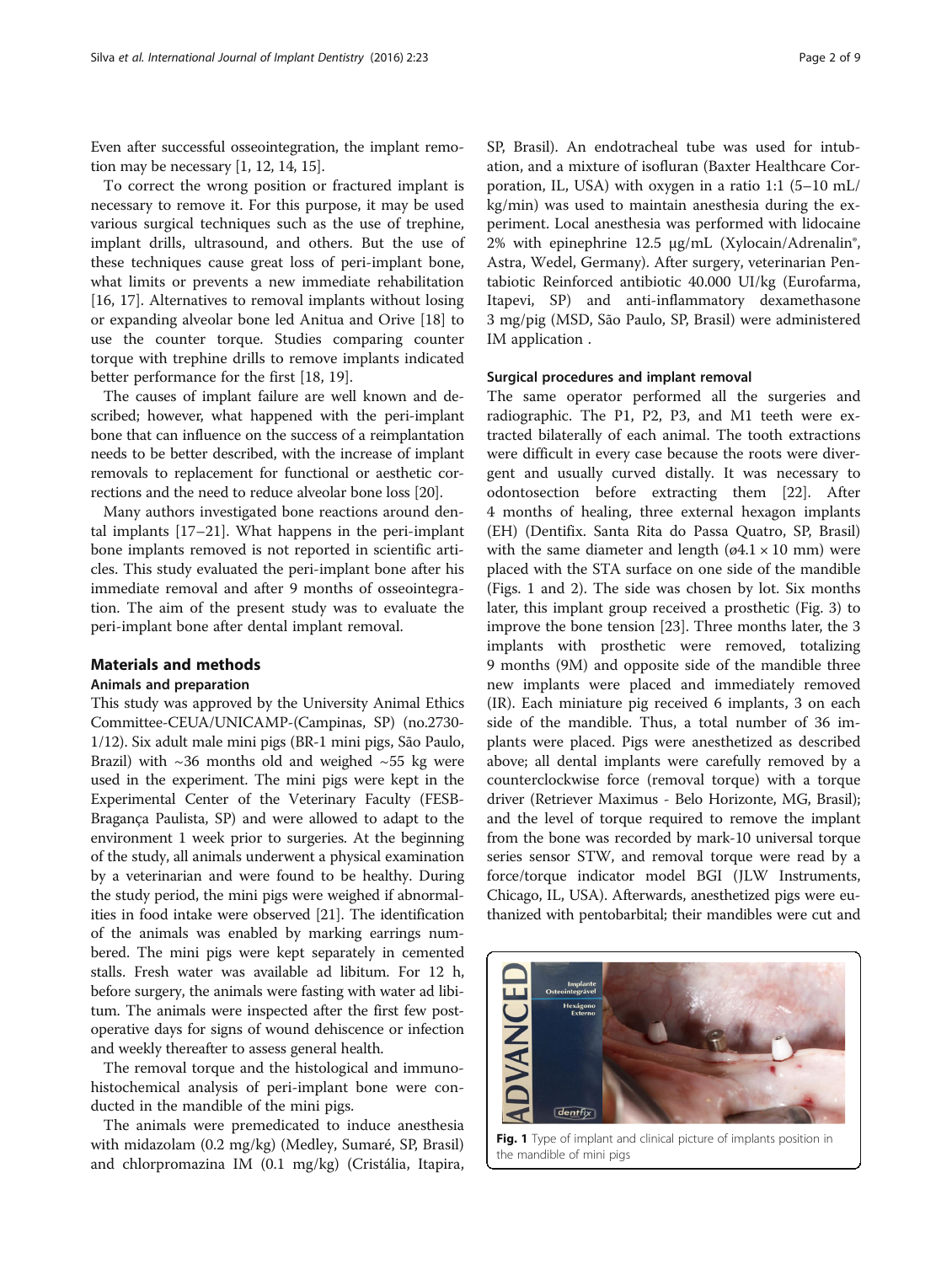<span id="page-2-0"></span>

the respective peri-implant bone was removed in small blocks  $(10\times10\times6$  mm).

## Histology and immunohistochemical analysis

The mandibles were sectioned into left and right segments, and each peri-implant bone was sectioned again to individualize them. Each peri-implant bone block was fixed in buffered formalin solution, pH 7.0, for 6 days, demineralized in 10% formic acid, and dehydrated through progressing alcohol concentrations and paraffin-embedded. Paraffin blocks were sectioned at 7 μm thick mounted on poly-L-lysine coated glass slides (Sigma–Aldrich, Gillingham, UK) and processed for hematoxylin-eosin staining and for immunohistochemical analysis. Each peri-implant bone paraffin block was longitudinal and colored with hematoxylin-eosin (H&E) to identify sites of new bone destruction or remodeling.

Immunohistochemical analysis was performed on duplicate tissue sections of peri-implant bone from each experimental specimen (9M and IR—randomly chosen). Sections were deparaffinized and rehydrated by rinsing with xylene for 10 min, industrial methylated spirit for 5 min, and more 5 min in tap water. In order put out endogenous peroxidase activity, sections were incubated at room temperature in 3% hydrogen peroxide for 10 min. Two proteins were evaluated due to their



Fig. 3 Prothesis fixed installed on the three implants

sequential expression during bone healing. Collagen type I because it is expressed early in the healing process [[24\]](#page-7-0). Osteocalcin because it is a late marker of bone formation and is expressed during mineralization by osteoblastic cells [\[24](#page-7-0)]. To prevent nonspecific protein binding, serum-free blocking agent (DAKO, Hamburg, Germany) was used. The sample was allowed to react for 1 h at room temperature with a primary anticollagen I antibody (Abcam, Cambridge, UK) and antiosteocalcin antibody (Takara Biomedicals Europe, France). Immunohistochemical analysis was performed at different thirds of the peri-implant bone (cervical, medium, and apical). Each third was selected at least two times per sample and analyzed. Sample images were captured then observed by means of Leica DM 4000 light microscopy (Leica Cambridge Ltd, Cambridge, UK) incorporating a Leica DFC 320 camera (Leica Cambridge Ltd) for computerized images in histological and immunohistochemistry analysis with a ×40 magnification.

#### Image and statistical analysis

Hematoxylin-eosin-stained section images were digitized and analyzed in order to recognize the presence of native bone tissue by the presence of osteocyte lacunaecontaining cells and the newly formed bone tissue recognized by the absence of lacunae. Also, the characteristics of peri-implant bone, presence or absence of bone fractures, and the shape and contour of bone grooving resultant of the trephine action were analyzed. Histological analysis was performed in images of the semi-serial slices of each peri-implant bone. They were captured by a digital camera (Samsung, South Korea) coupled to a light microscope (Zeiss, Germany) with original ×200 magnification and resolution of 600 dpi. Images around 116–80 cm were captured of each third of the periimplant bone. Then, a digital framework of entire periimplant bone was built by the combining three images.

Immunohistochemical analysis also was performed on three thirds on each sample with collagen I and osteocalcin. The same image capture and construction were made, but they were measured, and the value was defined by the positive-staining samples and was used to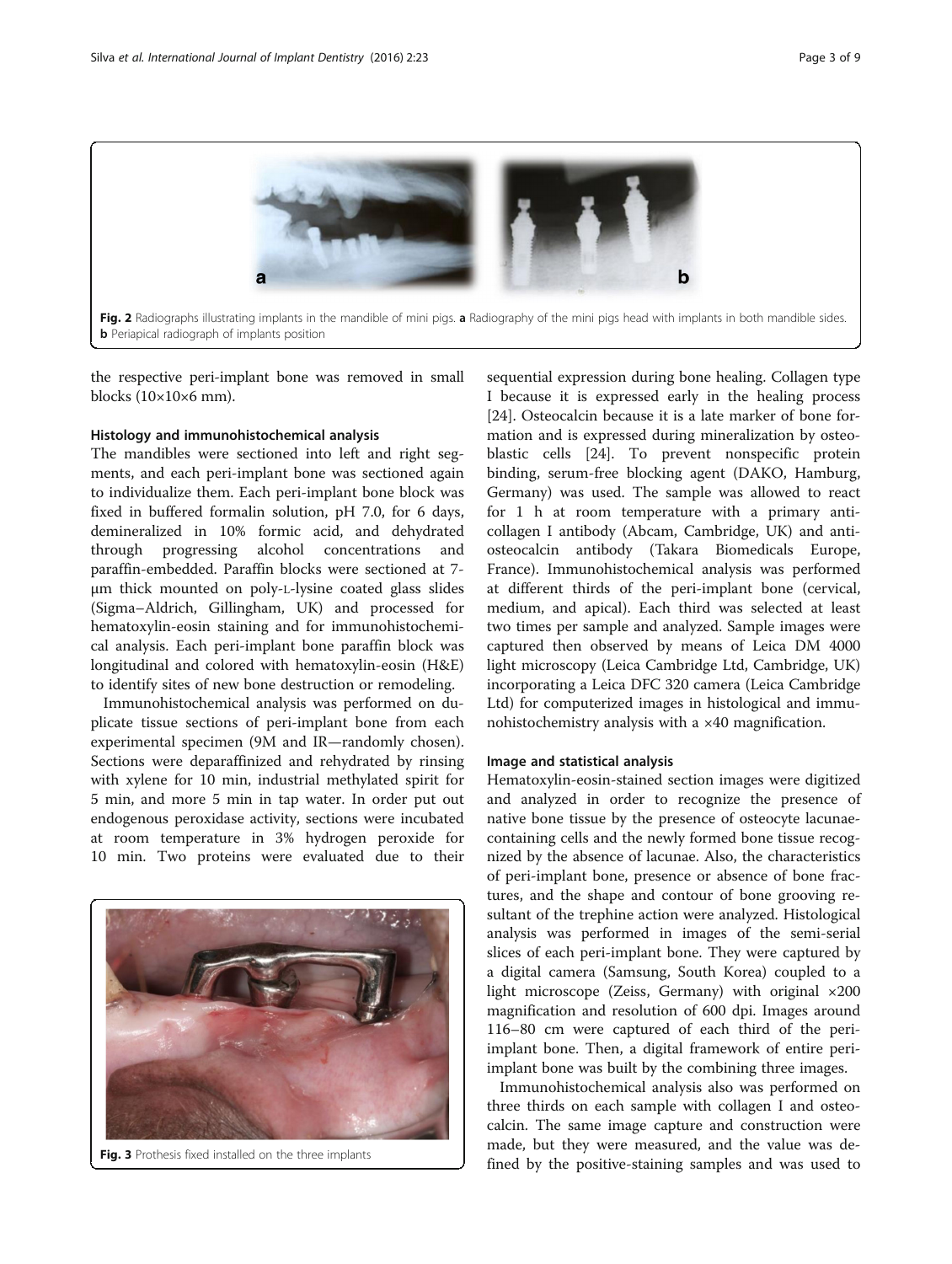automatically analyze images of all samples that were stained under identical conditions for both proteins and implant removals.

In the analysis of both mandible sides, the images were acquired at ×200 magnification using a Nikon E600 microscope (Nikon Instruments Inc, Melville, USA). The integral optical density (IOD) of target protein was measured with Image-Pro Plus 5.0 (Media Cybernetics, Rockville, MD, USA). In the process of measurement, the values were defined firstly by determining the positive staining of control sections and were used to automatically analyze images of all samples that were under identical conditions (u/pixel) [[25\]](#page-7-0).

Statistical analyses were performed with SPSS software (SPSS, Chicago, Ill). Student's  $t$  test was used to determine statistical differences in the values between the 9M and IR samples. Data were presented as means with standard deviations. The level of significance was set at 5%  $(P < 0.05)$ .

## Results

## Clinical observation

No remarkable complications were found during the healing period. At sacrifice, all 18 implants fixed after 9 months were considered successfully integrated at the time of the removal and none showed any mobility or signal of infection at sacrifice. There was no difference in the healing between animals who had the implants immediately removed after installation, and animal whose implants were removed 9 months later of installation.

#### Removal torque

The mean and standard deviation of removal torque are illustrated in Tables 1 and 2 for both experimental specimens. The removal torque values increased after 9 months, with significant differences between IR and after 9M specimens.

#### Histological analysis

Each third of the peri-implant bone was evaluated and showed not representative difference in the bone conditions for each experimental specimen separately (9M

Table 1 Removal torque value (Ncm) of three implants immediate removed (IR) per animal

| Animal         | Mean  | Standard deviation | Minimum | Maximum |
|----------------|-------|--------------------|---------|---------|
| 1              | 98.3  | 5.5                | 92.2    | 103.3   |
| $\overline{2}$ | 91.6  | 9.1                | 82.1    | 102.5   |
| 3              | 105.3 | 8.3                | 100.4   | 115.0   |
| $\overline{4}$ | 71.6  | 10.5               | 61.2    | 82.2    |
| 5              | 78.6  | 5.8                | 72.7    | 83.1    |
| 6              | 88.6  | 6.6                | 81      | 93.6    |

Table 2 Removal torque value (Ncm) of three implants removed after 9 months (9M) per animal

| Animal         | Mean  | Standard deviation | Minimum | Maximum |
|----------------|-------|--------------------|---------|---------|
|                | 150.1 | 30.2               | 122.7   | 184.4   |
| $\mathcal{P}$  | 163.3 | 35.1               | 132.4   | 205.3   |
| 3              | 175.2 | 15.2               | 153.2   | 204.6   |
| $\overline{4}$ | 163.6 | 15.4               | 157.3   | 185.1   |
| -5             | 153.3 | 15.2               | 146.2   | 174.2   |
| 6              | 150.3 | 26.4               | 129.2   | 174.6   |
|                |       |                    |         |         |

and IR) (Figs. [4](#page-4-0) and [5](#page-4-0)). Removal torque did not alter the characteristics of mature bone and the healing process; thereby, did not cause significant damage in the periimplant bone. After surgical trauma, it was possible to notice inflammatory process, which blood cells in the alveolar bone of IR specimens. At the 9M specimens, mature bone was evident, as well as presence of fibrous connective tissue without evidence of inflammatory infiltrate. A vital bone with many osteocytic lacunae was observed on the grooving of the internal wall of periimplant bone. Many capillaries were present, and a rim of osteoblasts was observed on the bone margins. Natural inflammatory and bloody cells were visible only in IR specimens. As well as only in the IR specimens were observed small fractures and rounding in the bone grooving caused by implant trephine and removal torque. At 9M experimental condition, bone grooving presented clear contours, without rounding or fractures. In both experimental specimens, there was no evidence of bone formation particularly at tissue around the periimplant bone surface. Only in the last third (apical) was possible to identify some bone fragments, probably caused by implantation procedure.

## Immunohistochemistry analysis

Duplicate sections of peri-impant bone were obtained from each implant sample to evaluate the percentage of stained areas in order to differentiate markers of collagen I and osteocalcin within both experimental conditions (Fig. [6](#page-5-0)). The highest collagen I expression values were observed at the IR experimental condition, and osteocalcin expression was higher at the 9M.

There was a statistically significant difference between the two experimental specimens (9M and IR) in immunohistochemical evaluation for osteocalcin expression (Tables [3](#page-5-0) and [4](#page-5-0)). Immunohistochemical analyses allowed to identify manifestation of osteocalcin protein in all thirds of peri-implant bone in both models evaluated, with greatest expression to model which the healing time was higher (9M). Statistical difference presented was observed especially in the middle and lower thirds. The first third presented a difference, but it was not significant. The evaluation of collagen I expression did not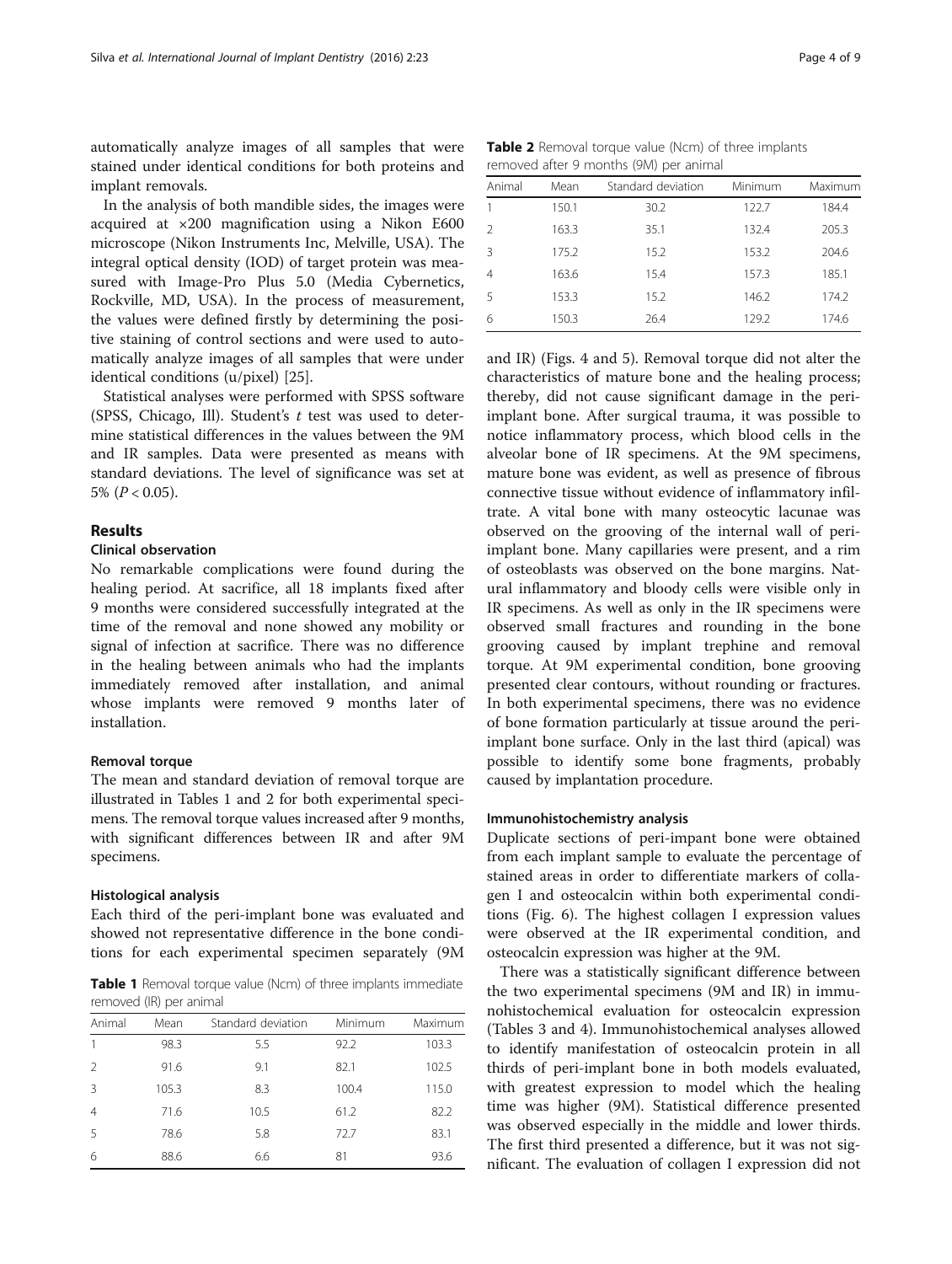<span id="page-4-0"></span>

Fig. 4 Representative photomicrographs of each third of the peri-implant bone of 9M experimental condition (H&E, x40). a First third (cervical third). **b** Intermediate third.  $c$  Apical third. Bone grooving with no altered contour

show statistical differences. In all evaluated thirds, the presence of the protein was equivalent.

## **Discussion**

Dental implant revolutionized oral rehabilitation, becoming the natural teeth replacement by a titanium implant, a successful alternative to treat total or partial edentulism [[14](#page-7-0), [26, 27](#page-7-0)]. Nowadays, dental implants are definitely a current procedure in many dental offices [\[3](#page-6-0), [28, 29](#page-7-0)]. Despite the long-term success shown by different studies [[14](#page-7-0), [30\]](#page-7-0), implant failure is inevitable [\[31](#page-7-0)–[33](#page-7-0)]. Since, to correct early or later failure implants is necessary to remove them, any tool available is necessary. Five different techniques to remove failing implants provided to be successful; however, the counter torque technique, used in our study, is the highest predictability for the insertion of another implant [[17](#page-7-0), [18, 34](#page-7-0)–[36\]](#page-7-0).

Previous in vivo assessments of bone healing around implants presented histological observations such as bone-implant contact studies under monitored torque values [[19, 22](#page-7-0), [37](#page-7-0)]. This study adds an extended methodology of previous investigations, because it provides beyond histological analysis and immunohistochemical analysis to assess peri-implant bone behavior in a real clinical condition.

Histological analysis of early failed implants has indicated that bone overheating might be the most probable cause of failure [\[33, 37](#page-7-0)–[39\]](#page-7-0). Bur-forceps, neo burelevator-forceps, trephine drill, and scalpel-forceps are safe implant removal techniques, however, require experience and training of the operator. Counter torque

technique is an easy and practice tool because it is a heating control procedure; it does not require training and can be performed by a beginner operator, so we opted to test this tool.

The clinical observations of this study showed all 18 implants fixed after 9 months were considered successfully integrated at the time of the removal, and none showed any mobility [\[40](#page-7-0)] or signal of infection [[21](#page-7-0), [33](#page-7-0), [41, 42](#page-7-0)] at sacrifice.

The results of this work showed higher values of removal torque in 9M than in IR specimens. It was expected since the longer healing time (9M) promotes better osseointegration than immediate implant removal. It was verified by the presence of mature bone in the peri-implant bone in the 9M specimens [\[4](#page-6-0), [22](#page-7-0), [43](#page-7-0)].

In order to better use a model which reproduce the natural conditions of dental implant in action, minipigs (BR-1) have been used in this study [[44\]](#page-7-0), the nonprimate animal model that is most appropriate for the study of human mastication [\[45](#page-7-0)] and commonly used in research because suine and human share important anatomic and physiologic characteristics [[46](#page-7-0), [47](#page-7-0)].

The osseointegration process is quite similar to the primary bone healing [[1\]](#page-6-0). After surgical procedure, there is an inflammatory process with local circulatory alteration. Afterwards, regeneration happens than bone tissue beginning to be replaced [\[1,](#page-6-0) [48\]](#page-7-0). As well as other periimplant response happen, as the presence of collagen layer between bones and implant surfaces. The connective tissue consists in parallel collagen fibers supported by blood elements, setting the anatomical organization



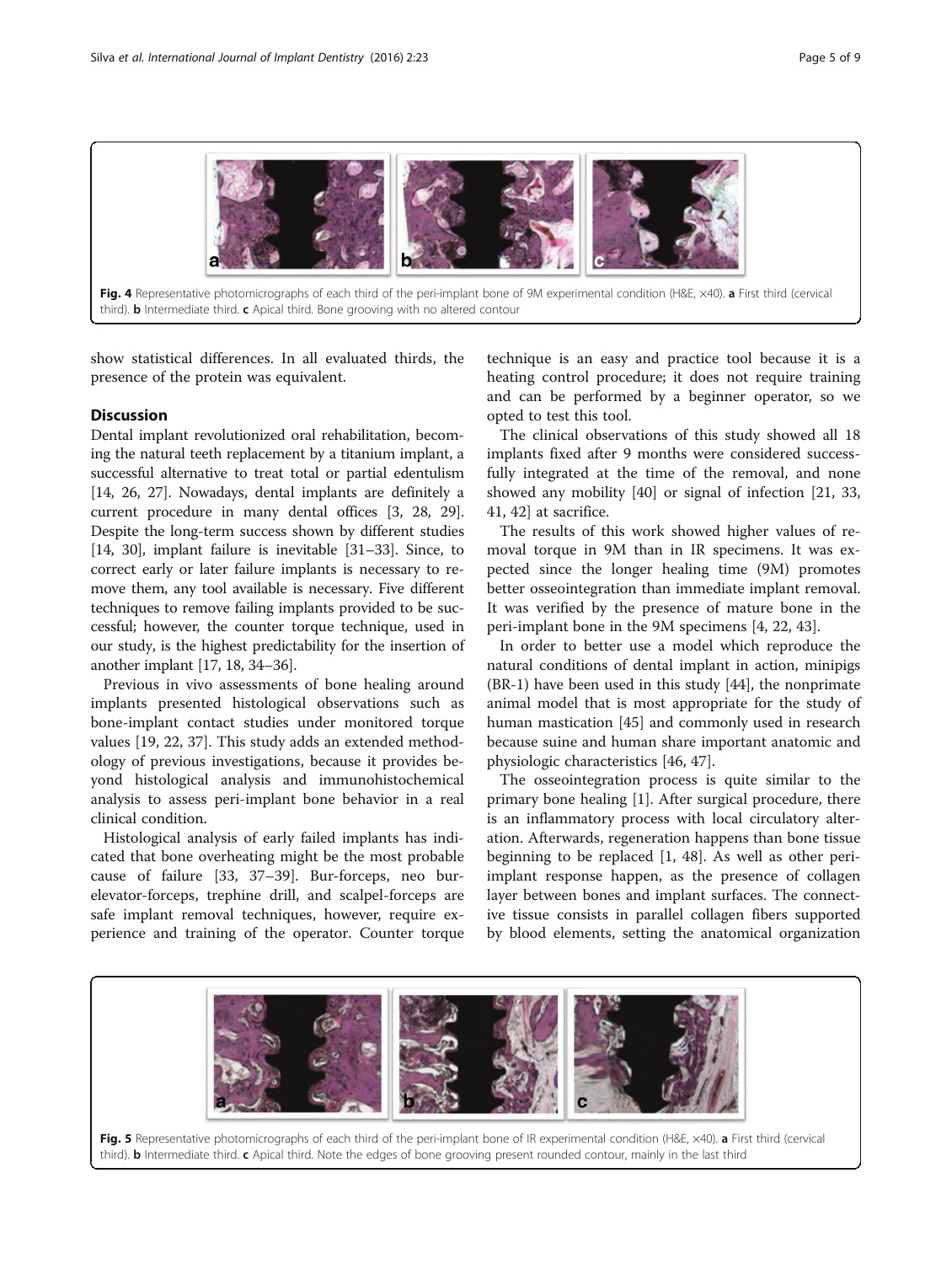<span id="page-5-0"></span>

of collagenous ligament [\[49, 50\]](#page-7-0). All histological events described above were clearly observed in all IR specimens evaluated on this study. To the 9M specimens, those events were less evident due to postsurgical time.

At the 9M specimens, mature alveolar bone was evident. There is a presence of a fibrous connective tissue with no evidence of inflammatory infiltrate. A vital bone with many osteocytic lacunae was present around the grooving implant surface. Many capillaries were present, and a rim of osteoblasts was observed on the bone margins. Natural inflammatory and bloody cells were visible only in IR experimental condition.

As all surgical procedures of our study were taken with a strict care, there was no fracture or heating in bone tissue, which could compromise the results of this study. Long-term studies indicated in histological

Table 3 Data showing the expression of osteocalcin in both experimental situations 9M and IR. Osteocalcin values considered (u/pixels) (P < 0.05)

|       | 9M     |                    | ΙR   |                    |
|-------|--------|--------------------|------|--------------------|
| Third | Mean   | Standard deviation | Mean | Standard deviation |
| 10    | 190    | 36                 | 110  | 102                |
| 20    | $738*$ | 61                 | 120  | 106                |
| 30    | $208*$ | - 72               | 90   | 111                |

\*Statistically significant difference to osteocalcin expression to 9M experimental condition (P < 0.05)

analysis of early failed implants that bone overheating might be the most probable cause of failure [[33](#page-7-0), [37](#page-7-0)–[39](#page-7-0)].

The histological analysis also presented small fractures and rounding in the bone grooving caused by implants only in the IR condition. Considering the time healing in both specimens (9M and IR), after surgical procedure, some fractures and fragments were produced and those aspects were not presented after 9 months due to healing time. Removal torque caused little fracture and smooth on the peri-implant bone grooves just after the installation procedure (IR); however, none considerable damage or alteration compromised the bone healing. As at 9M specimens, the bone grooving presented clear contours, without rounding or fractures, demonstrating that removal torque is not a factor of dental implant failure. Even though some bone fragments were presented

Table 4 Data showing the expression of collagen I in both experimental situations 9M and IR. Collagen I values considered  $(11/niyel)$   $(P < 0.05)$ 

| $(97)$ pixely $(1 \times 9.00)$ |      |                    |       |                    |  |
|---------------------------------|------|--------------------|-------|--------------------|--|
|                                 | 9M   |                    |       | IR                 |  |
| Third                           | Mean | Standard deviation | Mean  | Standard deviation |  |
| 1 <sub>O</sub>                  | 88.2 | 10.8               | 98.3  | 44                 |  |
| 20                              | 90.5 | 10.2 <sup>5</sup>  | 100.2 | 72                 |  |
| 30                              | 90.4 | 91                 | 102.7 | 64                 |  |
|                                 |      |                    |       |                    |  |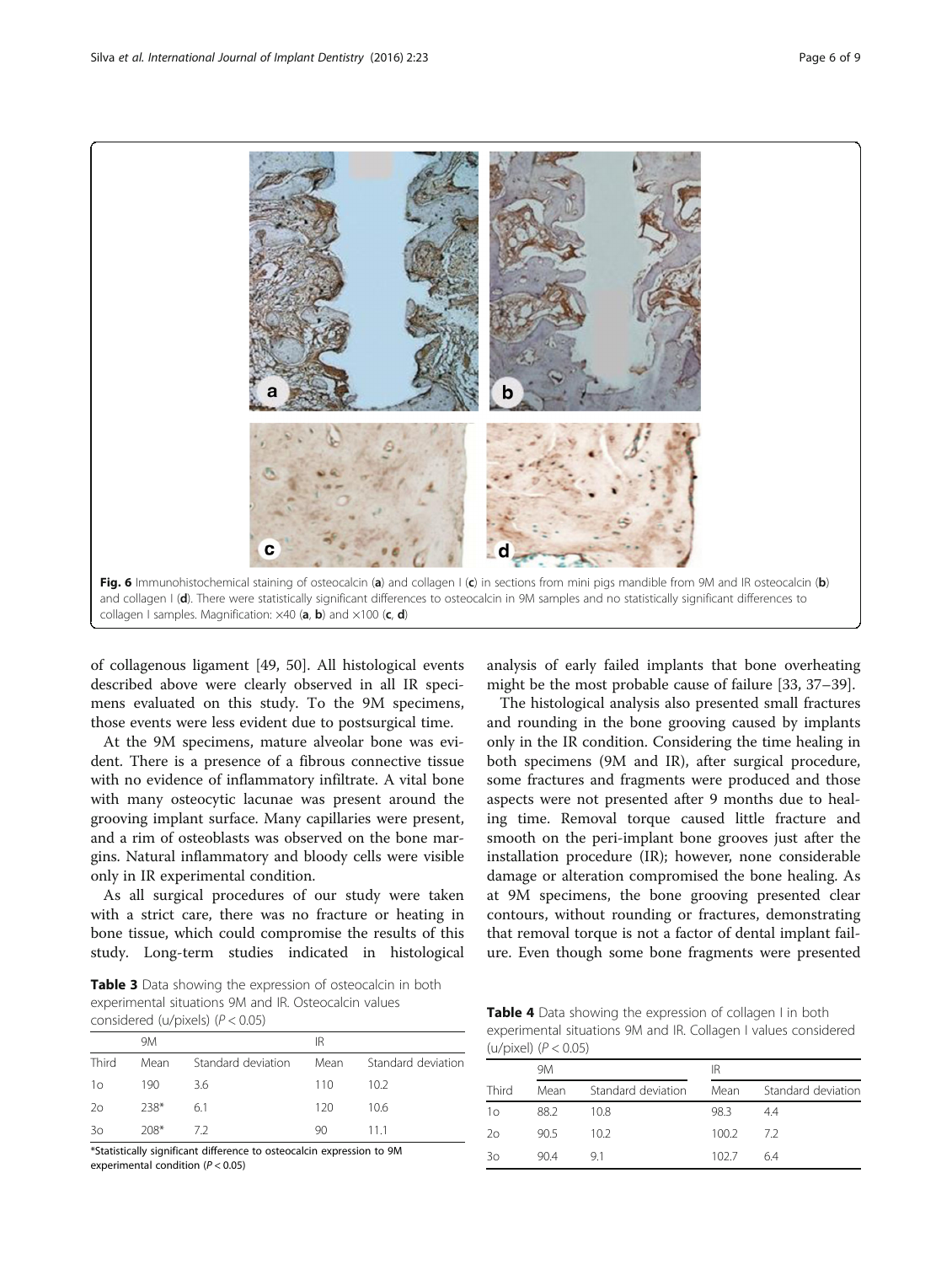<span id="page-6-0"></span>in the last third (apical) just in the IR procedure, it also did not compromise the bone healing.

According to Christenson R.H. [[24](#page-7-0)], the bone structure, metabolism, and regulation are reflected by markers of resorption, formation, and/or turnover. Among the markers of bone resorption is the type 1 collagen degradation and maker of bone formation: Osteocalcin. Bone formation markers derive from the osteoblastic activity, formed during the different stages of osteoblasts proliferation, differentiation, and osteoid synthesis [6, [51](#page-7-0)–[53\]](#page-8-0), namely the bone osteocalcin, alkaline phosphatase, and other makers. Osteocalcin is expressed during mineralization by osteoblastic cells. [[24,](#page-7-0) [54](#page-8-0)–[56](#page-8-0)]. Those evidences supported us to analyze the expression of bone extreme activities: resorption (collagen I) and formation (osteocalcin). Our immunohistochemistry results expressed the bone repair because it showed higher expression of osteocalcin at the 9M specimens. Since the titanium implants were fixed for 9 months, peri-implant bone was submitted to masticatory tension [[23\]](#page-7-0) and that causes bone activity, stimulating osteocalcin expression, because it occurs during mineralization. Notwithstanding, collagen I expression did not show statistical difference between both experimental conditions, in spite of all numerical values were higher to IR experiment. It can also be explained by the healing time evaluated. Immediate implant removal caused histological evidence but has no time enough to express changes in the expression of collagen type I. The healing time was not extended because immediate removal represents a clinical situation in titanium implant procedures, when failure is detected just after its installation. The higher numerical values of collagen I expression to IR experiment condition indicate more protein activity than 9M. It also represents no removal torque influence in the healing process leading to the understanding that this does not hinder the immediate installation of a new implant in the same socket.

## Conclusion

Implant removal torque should be higher to remove implants with long-time installation than implants removed immediately after installation. Although, removal torque causes microscopical fractures and smooth on the periimplant bone grooves, it does not compromised the bone healing.

#### Acknowledgements

We would like to thank Mario Perussi for supplying us with the customized system, implants, and prosthetic components, Dentifix®, FESB, veterinary professors Rafael Rodrigues and Alexander Correa Borghesan, and CAPES for the scholarship and financial support.

#### Authors' contributions

ROS conceived the study, held surgical procedures, and drafted the manuscript. FP did the preparation and helped in reading the histological

slides and immunohistochemistry. PHFC participated in its design and coordination and helped to draft the manuscript. All authors read and approved the final manuscript.

#### Competing interests

Ricardo de Oliveira Silva, Fabrício Passador, and Paulo Henrique Ferreira Caria declare that they have no competing interests.

#### Ethics approval

This study was approved by the University Animal Ethics Committee-CEUA/ UNICAMP-(Campinas, SP) (no.2730-1/12).

#### Author details

<sup>1</sup>FOP/UNICAMP, Piracicaba, SP, Brasil. <sup>2</sup>CPG São Leopoldo Mandic, Campinas SP, Brasil.

#### Received: 27 April 2016 Accepted: 18 November 2016 Published online: 25 November 2016

#### References

- 1. Brånemark PI. Osseointegration and its experimental background. J Prosthet Dent. 1983;50(3):399–410.
- 2. Chiapasco M, Gatti C. Immediate loading of dental implants placed in revascularized fibula free flaps: a clinical report on 2 consecutive patients. Int J Oral Maxillofac Implants. 2015;19(6):906–12.
- 3. Shemtov-Yona K, Rittel D. On the mechanical integrity of retrieved dental implants. J Mech Behav Biomed Mater [Internet]. Elsevier; 2015;49:290–9. Available from: [http://linkinghub.elsevier.com/retrieve/pii/](http://linkinghub.elsevier.com/retrieve/pii/S1751616115001812) [S1751616115001812](http://linkinghub.elsevier.com/retrieve/pii/S1751616115001812).
- 4. Paolantonio M, Dolci M, Scarano A, Archivio D, Placido G. Immediate implantation in fresh extraction sockets. A controlled clinical and histological study in man. J Periodontol. 2001;72(11):1560-71.
- 5. Esposito M, Grusovin MG, Coulthard P, Thomsen P, Worthington HV. A 5-year follow-up comparative analysis of the efficacy of various osseointegrated dental implant systems: a systematic review of randomized controlled clinical trials. Int J Oral Maxillofac Implants [Internet]. 2005;20(4):557–68. Available from: [http://www.ncbi.nlm.nih.gov/pubmed/16161740.](http://www.ncbi.nlm.nih.gov/pubmed/16161740)
- 6. Chung H-J, Cho L, Shin J-S, Lee J, Ha I-H, Park HJ, et al. Effects of JSOG-6 on protection against bone loss in ovariectomized mice through regulation of osteoblast differentiation and osteoclast formation. BMC Complement Altern Med [Internet]. 2014;14:184. [cited 2015 Aug 11] Available from: [http://www.pubmedcentral.nih.gov/articlerender.fcgi?artid=4066836&tool=](http://www.pubmedcentral.nih.gov/articlerender.fcgi?artid=4066836&tool=pmcentrez&rendertype=abstract) [pmcentrez&rendertype=abstract.](http://www.pubmedcentral.nih.gov/articlerender.fcgi?artid=4066836&tool=pmcentrez&rendertype=abstract)
- 7. Clementini M, Rossetti PHO, Penarrocha D, Micarelli C, Bonachela WC, Canullo L. Systemic risk factors for peri-implant bone loss: a systematic review and meta-analysis. Int J Oral Maxillofac Surg [Internet]. 2014;43(3): 323–34. [cited 2015 Aug 11] Available from: [http://www.sciencedirect.com/](http://www.sciencedirect.com/science/article/pii/S0901502713011922) [science/article/pii/S0901502713011922.](http://www.sciencedirect.com/science/article/pii/S0901502713011922)
- 8. Goodacre CJ, Bernal G, Rungcharassaeng K, Kan JYK. Clinical complications with implants and implant prostheses. J Prosthet Dent. 2003;90(2):121–32.
- 9. Klinge B, Hultin M, Berglundh T. Peri-implantitis. Dent Clin North Am. 2005; 49(3 SPEC. ISS):661–76.
- 10. Jemt T, Pettersson P. A 3-year follow-up study on single implant treatment. J Dent. 1993;21(4):203–8.
- 11. Lenssen O, Barbier L, De Clercq C. Immediate functional loading of provisional implants in the reconstructed atrophic maxilla: preliminary results of a prospective study after 6 months of loading with a provisional bridge. Int J Oral Maxillofac Surg [Internet]. 2011;40(9):907–15. [cited 2015 Oct 5] Available from: [http://www.sciencedirect.com/science/article/pii/](http://www.sciencedirect.com/science/article/pii/S090150271100213X) [S090150271100213X](http://www.sciencedirect.com/science/article/pii/S090150271100213X).
- 12. Glauser R, Sailer I, Wohlwend A, Studer S, Schibli M, Schärer P. Experimental zirconia abutments for implant-supported single-tooth restorations in esthetically demanding regions: 4-year results of a prospective clinical study. Int J Prosthodont [Internet]. 2004;17(3):285–90. [cited 2015 Oct 6] Available from: [http://www.mendeley.com/catalog/experimental-zirconia-abutments](http://www.mendeley.com/catalog/experimental-zirconia-abutments-implantsupported-singletooth-restorations-esthetically-demanding-reg/)[implantsupported-singletooth-restorations-esthetically-demanding-reg/.](http://www.mendeley.com/catalog/experimental-zirconia-abutments-implantsupported-singletooth-restorations-esthetically-demanding-reg/)
- 13. Kohal R-J, Att W, Bächle M, Butz F. Ceramic abutments and ceramic oral implants. An update. Periodontol. 2000 [Internet]. 2008;47(1):224–43. [cited 2015 Oct 6] Available from:<http://www.ncbi.nlm.nih.gov/pubmed/18412584>.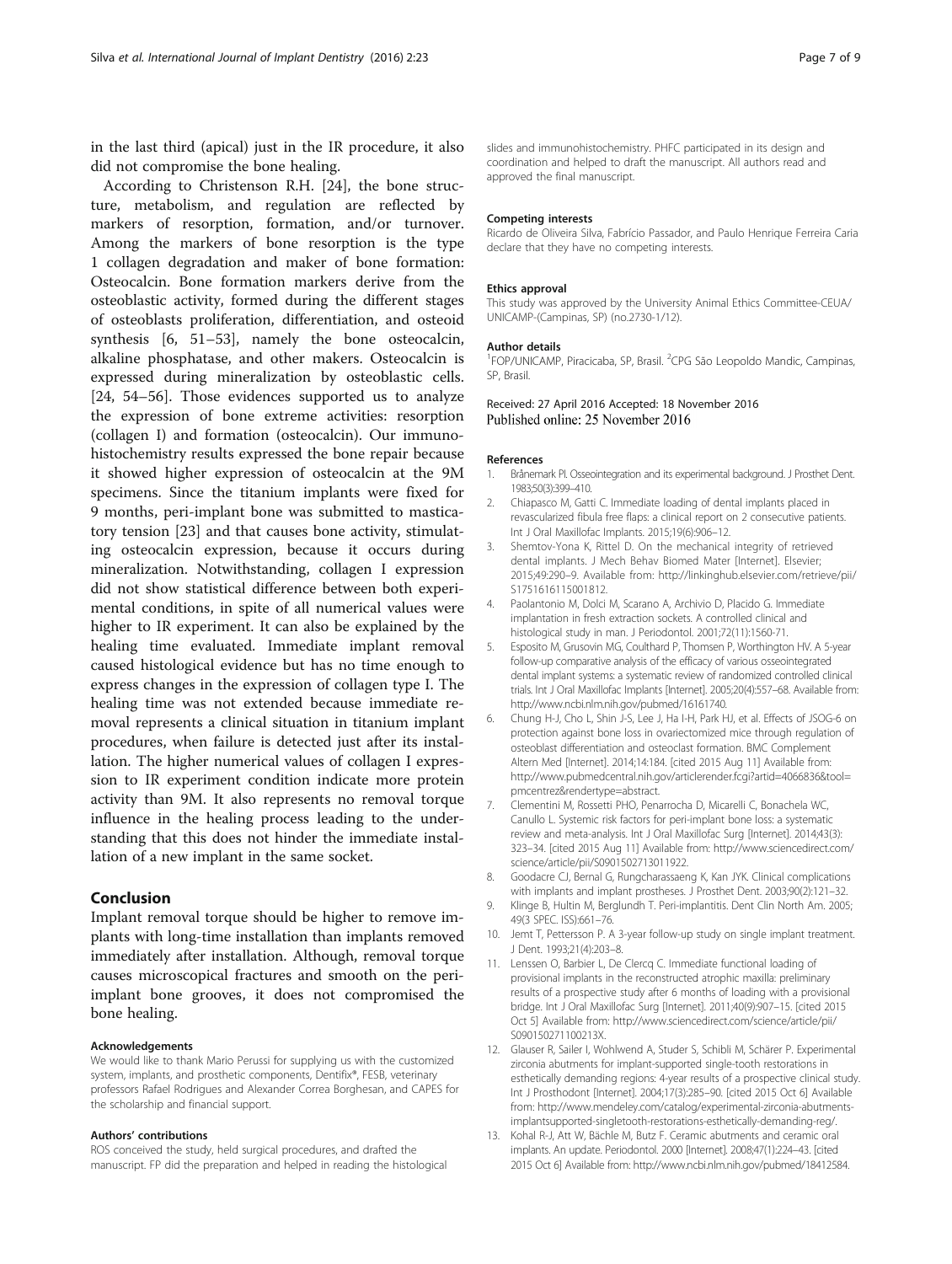- <span id="page-7-0"></span>14. Adell R, Lekholm U, Rockler B, Brånemark PI. A 15-year study of osseointegrated implants in the treatment of the edentulous jaw. Int J Oral Surg. 1981;10(6):387–416.
- 15. Lello GE. The Branemark Novum protocol for same-day teeth: a global perspective. Br J Oral Maxillofac Surg [Internet]. 2002;40(3):268–9. [cited 2015 Aug 5] Available from: [http://www.sciencedirect.com/science/article/pii/](http://www.sciencedirect.com/science/article/pii/S0266435601907776) [S0266435601907776.](http://www.sciencedirect.com/science/article/pii/S0266435601907776)
- 16. Kim Y-K, Kim B-S, Lee H-J, Hwang J-W, Yun P-Y. Surgical repositioning of an unrestorable implant using a trephine bur: a case report. Int J Periodontics Restorative Dent [Internet]. 2010;30(2):181–5. [cited 2015 Aug 13] Available from:<http://www.ncbi.nlm.nih.gov/pubmed/20228977>.
- 17. Li CH, Chou CT. Bone sparing implant removal without trephine via internal separation of the titanium body with a carbide bur. Int J Oral Maxillofac Surg. 2014;43(2):248–50.
- 18. Anitua E, Orive G. A new approach for atraumatic implant explantation and immediate implant installation. Oral Surg Oral Med Oral Pathol Oral Radiol [Internet]. Elsevier; 2012;113(3):e19–25. Available from: [http://dx.doi.org/10.](http://dx.doi.org/10.1016/j.tripleo.2011.06.035) [1016/j.tripleo.2011.06.035.](http://dx.doi.org/10.1016/j.tripleo.2011.06.035)
- 19. Anitua E, Murias-Freijo A, Alkhraisat MH. Conservative implant removal for the analysis of the cause, removal torque and surface treatments of failed nonmobile dental implants. J Oral Implantol [Internet]. 2014 Dec 1 [cited 2015 Aug 20]; Available from: [http://www.ncbi.nlm.nih.gov/pubmed/](http://www.ncbi.nlm.nih.gov/pubmed/25436836) [25436836](http://www.ncbi.nlm.nih.gov/pubmed/25436836).
- 20. Torsiglieri T, Raith S, Rau A, Deppe H, Hölzle F, Steiner T. Stability of edentulous, atrophic mandibles after insertion of different dental implants. A biomechanical study. J Cranio-Maxillofacial Surg [Internet]. 2015;43(5):616– 23. [cited 2015 Oct 6] Available from: [http://www.sciencedirect.com/](http://www.sciencedirect.com/science/article/pii/S1010518215000530) [science/article/pii/S1010518215000530.](http://www.sciencedirect.com/science/article/pii/S1010518215000530)
- 21. Markwardt J, Sembdner P, Lesche R, Jung R, Spekl K, Mai R, et al. Experimental findings on customized mandibular implants in Göttingen minipigs—a pilot study. Int J Surg [Internet]. 2014;12(5):60–6. [cited 2016 Jan 16] Available from: [http://www.sciencedirect.com/science/article/pii/](http://www.sciencedirect.com/science/article/pii/S1743919113010868) [S1743919113010868.](http://www.sciencedirect.com/science/article/pii/S1743919113010868)
- 22. Assenza B, Scarano A, Perrotti V, Vozza I, Quaranta A, Quaranta M, et al. Peri-implant bone reactions around immediately loaded conical implants with different prosthetic suprastructures: Histological and histomorphometrical study on minipigs. Clin Oral Investig. 2010;14(3):285–90.
- 23. Sasaki H, Koyama S, Yokoyama M, Yamaguchi K, Itoh M SK. Bone metabolic activity around dental implants under loading observed using bone scintigraphy. J Prosthet Dent [Internet]. 2009;101(2):127. [cited 2015 Oct 5] Available from: [http://www.sciencedirect.com/science/article/pii/](http://www.sciencedirect.com/science/article/pii/S002239130960007X) [S002239130960007X](http://www.sciencedirect.com/science/article/pii/S002239130960007X).
- 24. Christenson RH. Biochemical markers of bone metabolism: an overview. Clin Biochem. 1997;30(8):573–93.
- 25. Wei G, Hu Y, Zheng L, Huo J, Tang T, Deng F. Bone remodeling at microscrew interface near extraction site in the beagle dog mandiblehistologic and immunohistochemical analyses. J Appl Oral Sci [Internet]. 2013;21(5):443–51. Available from: [http://www.pubmedcentral.nih.gov/](http://www.pubmedcentral.nih.gov/articlerender.fcgi?artid=3881839&tool=pmcentrez&rendertype=abstract) [articlerender.fcgi?artid=3881839&tool=pmcentrez&rendertype=abstract.](http://www.pubmedcentral.nih.gov/articlerender.fcgi?artid=3881839&tool=pmcentrez&rendertype=abstract)
- 26. Chrcanovic BR, Albrektsson T, Wennerberg A. Immediately loaded non-submerged versus delayed loaded submerged dental implants: a meta-analysis. Int J Oral Maxillofac Surg [Internet]. 2015;44(4):493–506. [cited 2015 Dec 3] Available from: [http://www.sciencedirect.com/science/article/pii/](http://www.sciencedirect.com/science/article/pii/S090150271400441X) [S090150271400441X.](http://www.sciencedirect.com/science/article/pii/S090150271400441X)
- 27. Wennerberg A, Albrektsson T. Current challenges in successful rehabilitation with oral implants. J Oral Rehabil. 2011;38(1):286–94.
- 28. Ayub EA, Shiratori FK, Bonfante G, do Valle AL, Abrão AM. Nobel Direct Um novo conceito de implantes para ativação imediata - Relato de caso clínico^ipt. ImplantNews. 2007;4(1):70–5.
- 29. Nogueira-Filho G, Iacopino AM, Tenenbaum HC. Prognosis in implant dentistry: a system for classifying the degree of peri-implant mucosal inflammation. J Can Dent Assoc [Internet]. 2011;77:b8. Available from: [http://](http://www.ncbi.nlm.nih.gov/pubmed/21266099) [www.ncbi.nlm.nih.gov/pubmed/21266099.](http://www.ncbi.nlm.nih.gov/pubmed/21266099)
- 30. Lekholm U, Gunne J, Henry P, Higuchi K, Lindén U, Bergström C, et al. Survival of the Brånemark implant in partially edentulous jaws: a 10-year prospective multicenter study. Int J Oral Maxillofac Implants. 1999;14:639–45.
- 31. Pabst AM, Walter C, Ehbauer S, Zwiener I, Ziebart T, Al-Nawas B, et al. Analysis of implant-failure predictors in the posterior maxilla: a retrospective study of 1395 implants. J Craniomaxillofac Surg [Internet]. 2015;43(3):414–20. [cited 2016 Jan 13] Available from: [http://www.sciencedirect.com/science/](http://www.sciencedirect.com/science/article/pii/S1010518215000141) [article/pii/S1010518215000141](http://www.sciencedirect.com/science/article/pii/S1010518215000141).
- 32. Chiapasco M, Zaniboni M. Failures in jaw reconstructive surgery with autogenous onlay bone grafts for pre-implant purposes: incidence, prevention and management of complications. Oral Maxillofac Surg Clin North Am [Internet]. 2011;23(1):1–15, v. [cited 2015 Aug 5] Available from: <http://www.sciencedirect.com/science/article/pii/S1042369910001305>.
- 33. Piattelli A, Scarano A, Piattelli M. Microscopical aspects of failure in osseointegrated dental implants: a report of five cases. Biomaterials [Internet]. 1996;17(12):1235–41. [cited 2015 Oct 5] Available from: [http://](http://www.sciencedirect.com/science/article/pii/0142961296849441) [www.sciencedirect.com/science/article/pii/0142961296849441](http://www.sciencedirect.com/science/article/pii/0142961296849441).
- 34. Stajčić Z, Stojčev Stajčić LJ, Kalanović M, Đinić A, Divekar N, Rodić M, et al. Removal of dental implants: review of five different techniques. Int J Oral Maxillofac Surg [Internet]. 2015 Dec 10 [cited 2015 Dec 30];In press. Available from: [http://www.sciencedirect.com/science/article/pii/](http://www.sciencedirect.com/science/article/pii/S0901502715014162) [S0901502715014162.](http://www.sciencedirect.com/science/article/pii/S0901502715014162)
- 35. Albu S. The "double-barrel" approach to the removal of dental implants from the maxillary sinus. Int J Oral Maxillofac Surg [Internet]. 2013;42(12): 1529–32. [cited 2015 Aug 4] Available from: [http://www.ncbi.nlm.nih.gov/](http://www.ncbi.nlm.nih.gov/pubmed/23684814) [pubmed/23684814.](http://www.ncbi.nlm.nih.gov/pubmed/23684814)
- 36. Smith LP, Rose T. Laser explantation of a failing endosseous dental implant. Aust Dent J [Internet]. 2010;55(2):219–22. Available from: [http://www.ncbi.](http://www.ncbi.nlm.nih.gov/pubmed/20604768) [nlm.nih.gov/pubmed/20604768.](http://www.ncbi.nlm.nih.gov/pubmed/20604768)
- 37. Piattelli A, Scarano A, Dalla Nora A, De Bona G, Favero GA. Microscopical features in retrieved human Branemark implants: a report of 19 cases. Biomaterials [Internet]. 1998;19(7-9):643–9. [cited 2015 Dec 30] Available from:<http://www.sciencedirect.com/science/article/pii/S0142961297001580>.
- 38. Piattelli A, Piattelli M, Mangano C, Scarano A. A histologic evaluation of eight cases of failed dental implants: is bone overheating the most probable cause? Biomaterials [Internet]. 1998;19(7-9):683–90. [cited 2015 Dec 30] Available from: [http://www.sciencedirect.com/science/article/pii/S0142961297001725.](http://www.sciencedirect.com/science/article/pii/S0142961297001725)
- 39. Piattelli A, Scarano A, Piattelli M. Histologie retrieved dental implants: 8 years' experience ( 1989-1996 )\*. J Periodontol. 1998;178–84.
- 40. Grandi T, Guazzi P, Samarani R, Grandi G. Clinical outcome and bone healing of implants placed with high insertion torque: 12-month results from a multicenter controlled cohort study. Int J Oral Maxillofac Surg [Internet]. 2013;42(4):516–20. [cited 2016 Jan 13] Available from: [http://www.](http://www.sciencedirect.com/science/article/pii/S0901502712004286) [sciencedirect.com/science/article/pii/S0901502712004286.](http://www.sciencedirect.com/science/article/pii/S0901502712004286)
- 41. Ata-Ali J, Ata-Ali F. Do antibiotics decrease implant failure and postoperative infections? A systematic review and meta-analysis. Int J Oral Maxillofac Surg [Internet]. 2014;43(1):68–74. [cited 2016 Jan 13] Available from: [http://www.](http://www.sciencedirect.com/science/article/pii/S0901502713002580) [sciencedirect.com/science/article/pii/S0901502713002580.](http://www.sciencedirect.com/science/article/pii/S0901502713002580)
- 42. Aloufi F, Bissada N, Ficara A, Faddoul F, Al-Zahrani MS. Clinical assessment of peri-implant tissues in patients with varying severity of chronic periodontitis. Clin Implant Dent Relat Res. 2009;11(1):37–40.
- 43. Aubin JE, Liu F, Malaval L, Gupta AK. Osteoblast and chondroblast differentiation. Bone [Internet]. 1995;17(2):S77–83. [cited 2015 Dec 30] Available from: [http://www.sciencedirect.com/science/article/pii/](http://www.sciencedirect.com/science/article/pii/875632829500183E) [875632829500183E](http://www.sciencedirect.com/science/article/pii/875632829500183E).
- 44. Mariano M. Minisuíno (minipig) na pesquisa biomédica experimental. O Minipig br1. Acta Cirúrgica Bras. 2003;18(5):387–91.
- 45. Herring SW. How can animal models answer clinical questions? Futur Orthod. 1998;89–96.
- 46. Swindle MM, Smith AC, Laber-laird K, Dungan L. Farm Animals in Biomedical Research — Part One Swine in Biomedical Research: Management and Models. 1994;36(1):1–5.
- 47. Ruehe B, Niehues S, Heberer S, Nelson K. Miniature pigs as an animal model for implant research: bone regeneration in critical-size defects. Oral Surg Oral Med Oral Pathol Oral Radiol Endod [Internet]. 2009;108(5):699–706. [cited 2015 Aug 5] Available from: [http://www.sciencedirect.com/science/](http://www.sciencedirect.com/science/article/pii/S1079210409004363) [article/pii/S1079210409004363](http://www.sciencedirect.com/science/article/pii/S1079210409004363).
- 48. McKinney Jr RV, Steflick DE, Koth DLSB. The scientific basis for dental implant therapy. J Dent Educ. 1988;52(12):696–705.
- 49. McKinney Jr RV, Koth D. The single-crystal sapphire endosteal dental implant: material characteristics and 18-month experimental animal trials. J Prosthet Dent. 1982;47(1):69–84.
- 50. McKinney RV Jr, Steflik DE, Kolt D. Histological results from a comparative endosteal dental implant study. J Dent Res. 1987;66(186):34–41.
- 51. Aubin JE. Principles of Bone Biology [Internet]. Principles of Bone Biology. Elsevier; 2008 [cited 2015 Dec 30]. 85-107 p. Available from: [http://www.](http://www.sciencedirect.com/science/article/pii/B9780123738844000264) [sciencedirect.com/science/article/pii/B9780123738844000264](http://www.sciencedirect.com/science/article/pii/B9780123738844000264).
- 52. Cremers S GP and SM. Biochemical markers of bone metabolism. Princ Bone Biol 3rd ed. 2008;Press:1857–81.